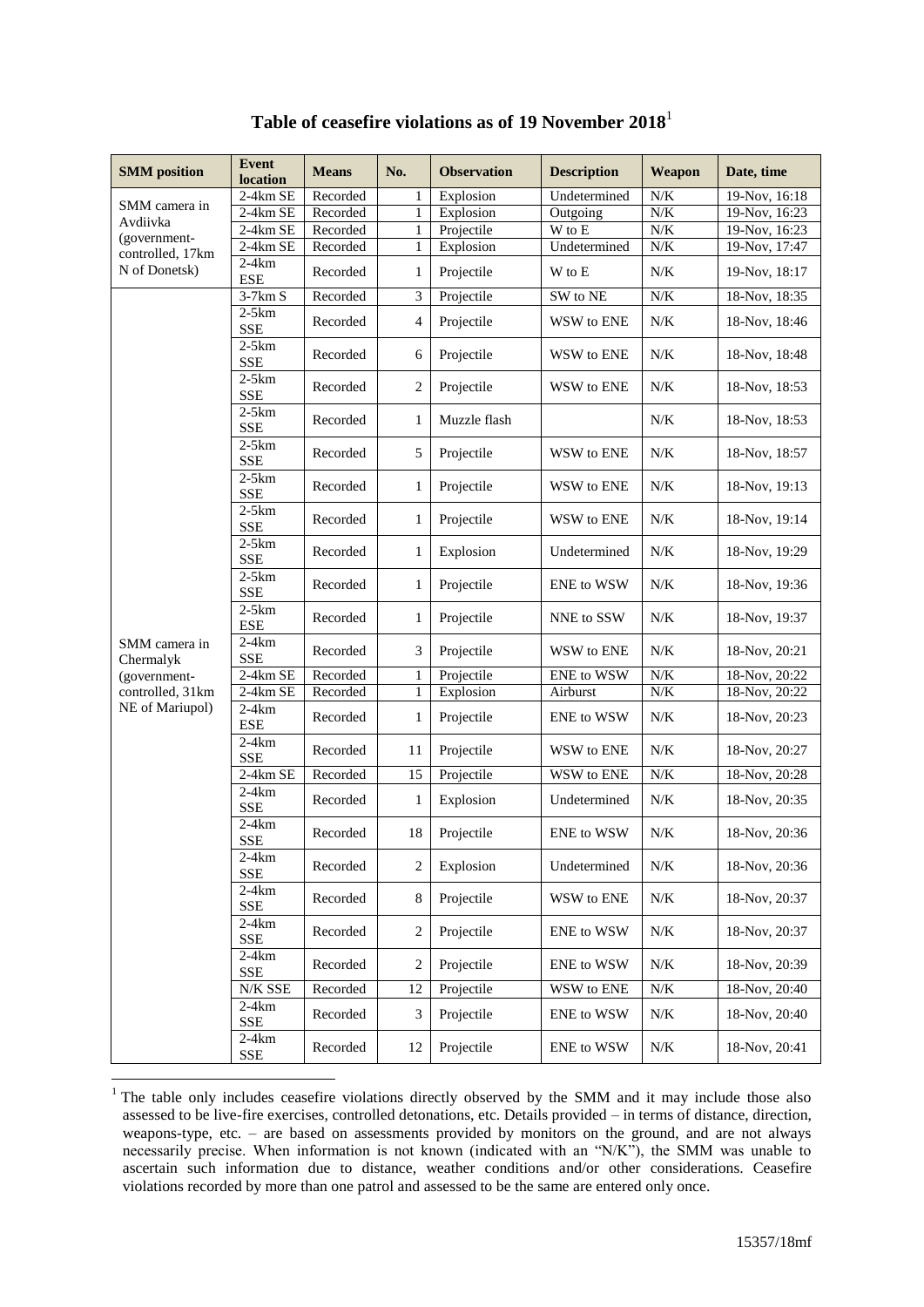|                                            | $2-4km$<br><b>SSE</b>               | Recorded          | 1              | Explosion             | Undetermined               | N/K       | 18-Nov, 20:42   |
|--------------------------------------------|-------------------------------------|-------------------|----------------|-----------------------|----------------------------|-----------|-----------------|
|                                            | $2-4km$<br><b>SSE</b>               | Recorded          | 8              | Projectile            | <b>ENE</b> to WSW          | N/K       | 18-Nov, 20:43   |
|                                            | $2-4km$                             | Recorded          | $\overline{2}$ | Projectile            | ENE to WSW                 | N/K       | 18-Nov, 20:44   |
|                                            | <b>SSE</b><br>$2-4km$               | Recorded          | 11             | Projectile            | WSW to ENE                 | N/K       | 18-Nov, 20:44   |
|                                            | <b>SSE</b><br>$3-5km$<br><b>SSE</b> | Recorded          | $\mathbf{1}$   | Explosion             | Undetermined               | N/K       | 18-Nov, 20:57   |
|                                            | $2-4km$<br><b>SSE</b>               | Recorded          | 1              | Projectile            | ENE to WSW                 | N/K       | 18-Nov, 21:06   |
|                                            | $2-4km$                             | Recorded          | 1              | Projectile            | ENE to WSW                 | N/K       | 18-Nov, 21:09   |
|                                            | <b>SSE</b><br>2-4km SE              | Recorded          | $\sqrt{2}$     | Projectile            | ENE to WSW                 | $N\!/\!K$ | 18-Nov, 21:12   |
|                                            | $2-4km$                             |                   |                |                       |                            |           |                 |
|                                            | <b>SSE</b>                          | Recorded          | 3              | Projectile            | ENE to WSW                 | N/K       | 18-Nov, 21:15   |
|                                            | $2-4km S$                           | Recorded          | $\mathbf{1}$   | Illumination<br>flare | ENE to WSW                 | N/K       | 18-Nov, 22:01   |
|                                            | $3-5km S$                           | Recorded          | 1              | Illumination<br>flare | W to E                     | N/K       | 18-Nov, 22:12   |
|                                            | $3-5km S$                           | Recorded          | 1              | Illumination<br>flare | W to E                     | N/K       | 18-Nov, 22:13   |
|                                            | 3-5km SE                            | Recorded          | $\mathfrak{Z}$ | Projectile            | W to E                     | $N\!/\!K$ | 18-Nov, 22:17   |
|                                            | 3-5km SE                            | Recorded          | $\mathbf{1}$   | Explosion             | Impact                     | $N\!/\!K$ | 18-Nov, 22:17   |
|                                            | 2-4km SE                            | Recorded          | 2              | Projectile            | ENE to WSW                 | $N\!/\!K$ | 18-Nov, 22:31   |
|                                            | 2-4km SE                            | Recorded          | 1              | Projectile            | ENE to WSW                 | N/K       | 18-Nov, 22:32   |
|                                            | 2-4km SE                            | Recorded          | $\mathbf{1}$   | Projectile            | ENE to WSW                 | $N\!/\!K$ | 18-Nov, 22:33   |
|                                            | 2-4km SE                            | Recorded          | $\mathbf{1}$   | Projectile            | ENE to WSW                 | $N\!/\!K$ | 18-Nov, 22:59   |
|                                            | 2-4km SE                            | Recorded          | $\mathbf{1}$   | Projectile            | ENE to WSW                 | $N\!/\!K$ | 18-Nov, 23:13   |
|                                            | 2-4km SE                            | Recorded          | 2              | Projectile            | ENE to WSW                 | N/K       | 18-Nov, 23:14   |
|                                            | 2-4km SE                            | Recorded          | $\overline{4}$ | Projectile            | ENE to WSW                 | N/K       | 18-Nov, 23:36   |
|                                            | $2-4km$ SE                          | Recorded          | $\mathbf{1}$   | Projectile            | ENE to WSW                 | $N\!/\!K$ | 18-Nov, 23:46   |
|                                            | 2-4km SE                            | Recorded          | $\sqrt{2}$     | Projectile            | WSW to ENE                 | N/K       | 18-Nov, 23:46   |
|                                            | 2-4km SE                            | Recorded          | $\overline{4}$ | Projectile            | WSW to ENE                 | N/K       | 18-Nov, 23:47   |
|                                            | 2-4km SE                            | Recorded          | 23             | Projectile            | WSW to ENE                 | $N\!/\!K$ | $18-Nov, 23:48$ |
|                                            | 2-4km SE                            | Recorded          | $\overline{c}$ | Projectile            | ENE to WSW                 | $N\!/\!K$ | 19-Nov, 00:04   |
|                                            | 2-4km SE                            | Recorded          |                | Projectile            | ENE to WSW                 | $N/K$     | 19-Nov, 00:06   |
|                                            | 2-4km SE                            |                   | 1<br>6         |                       |                            | $N\!/\!K$ | $19-Nov, 01:39$ |
|                                            | $2-4km$                             | Recorded          |                | Projectile            | WSW to ENE                 |           |                 |
|                                            | <b>SSE</b>                          | Recorded          | 3              | Projectile            | W to E                     | N/K       | 19-Nov, 02:44   |
|                                            | $2-4km$<br><b>SSE</b>               | $\mbox{Recorded}$ | $\mathfrak{Z}$ | Projectile            | $\mathbf W$ to $\mathbf E$ | $N\!/\!K$ | 19-Nov, 02:45   |
|                                            | $2-4km$<br>SSE                      | Recorded          | 8              | Projectile            | W to E                     | $N\!/\!K$ | 19-Nov, 02:47   |
|                                            | $2-4km$<br>SSE                      | Recorded          | 6              | Projectile            | W to E                     | $N\!/\!K$ | 19-Nov, 02:48   |
|                                            | $2-4km$<br><b>SSE</b>               | Recorded          | 3              | Projectile            | W to E                     | N/K       | 19-Nov, 04:45   |
|                                            | $2-4km$<br><b>SSE</b>               | Recorded          | $\overline{4}$ | Projectile            | W to E                     | N/K       | 19-Nov, 04:46   |
|                                            | $3-5km S$                           | Recorded          | $\overline{4}$ | Projectile            | ENE to WSW                 | $N\!/\!K$ | 19-Nov, 17:59   |
|                                            | $3-5km$                             |                   |                |                       |                            |           |                 |
|                                            | <b>SSE</b>                          | Recorded          | 8              | Projectile            | WSW to ENE                 | N/K       | 19-Nov, 18:16   |
|                                            | $3-5km$<br>SW                       | Recorded          | 2              | Projectile            | W to E                     | $N\!/\!K$ | 18-Nov, 17:38   |
|                                            | $3-5km$<br>SW                       | Recorded          | 1              | Explosion             | Undetermined               | N/K       | 18-Nov, 18:50   |
| SMM camera at<br><b>Donetsk Filtration</b> | $3-5km$<br>SW                       | Recorded          | 9              | Projectile            | W to E                     | N/K       | 18-Nov, 18:50   |
| Station (15km N<br>of Donetsk)             | $1-3km$<br>SW                       | Recorded          | $\overline{c}$ | Projectile            | NW to SE                   | N/K       | 18-Nov, 19:59   |
|                                            | $1-3km$<br>SW                       | Recorded          | 2              | Projectile            | ENE to WSW                 | N/K       | 18-Nov, 20:37   |
|                                            | $1-2km S$                           | Recorded          | $\overline{3}$ | Projectile            | ENE to WSW                 | $N\!/\!K$ | 19-Nov, 01:16   |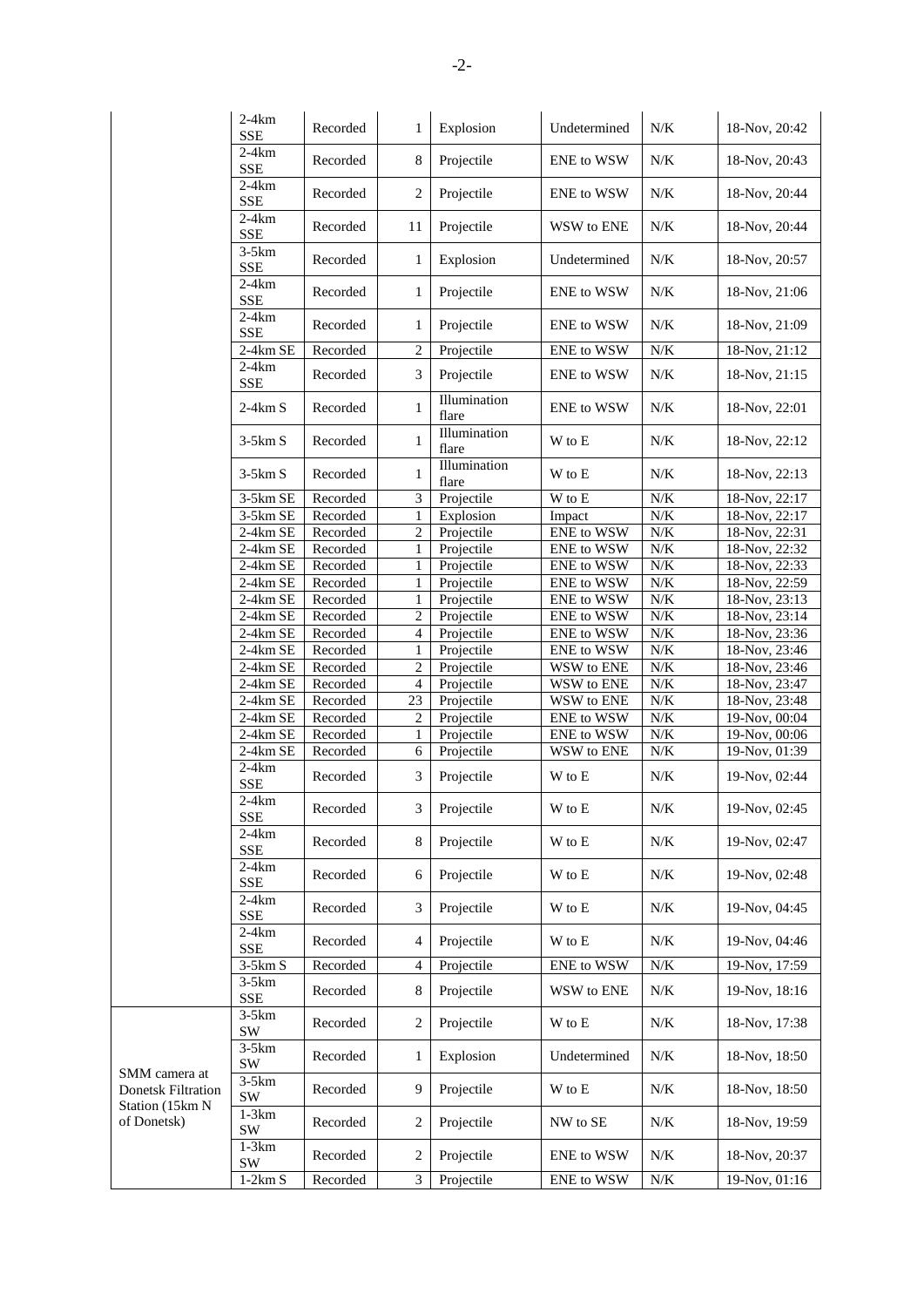|                                                                                                       | $1-2km S$              | Recorded | $\overline{c}$ | Projectile            | SE to NW              | N/K       | 19-Nov, 03:54 |
|-------------------------------------------------------------------------------------------------------|------------------------|----------|----------------|-----------------------|-----------------------|-----------|---------------|
|                                                                                                       | $1-2km S$<br>$1-3km$   | Recorded | $\overline{c}$ | Projectile            | E to W                | N/K       | 19-Nov, 04:22 |
|                                                                                                       | <b>SSW</b>             | Recorded | 1              | Projectile            |                       | $N/K$     | 19-Nov, 16:45 |
|                                                                                                       | $1-3km$<br><b>SSW</b>  | Recorded | 1              | Projectile            |                       | N/K       | 19-Nov, 16:50 |
|                                                                                                       | $1-3km$<br><b>SSW</b>  | Recorded | 3              | Projectile            |                       | N/K       | 19-Nov, 17:10 |
| SMM camera<br>1.5km NE of                                                                             | $3-5km$<br><b>ENE</b>  | Recorded | 3              | Projectile            | S to N                | N/K       | 18-Nov, 18:31 |
| Hnutove<br>(government-<br>controlled, 20km<br>NE of Mariupol)                                        | $3-5km$<br><b>ENE</b>  | Recorded | $\mathbf{1}$   | Projectile            | $N$ to $S$            | N/K       | 18-Nov, 19:20 |
|                                                                                                       | $3-5km$<br>NE          | Recorded | $\overline{2}$ | Illumination<br>flare | In vertical<br>flight | N/K       | 18-Nov, 21:58 |
|                                                                                                       | $2-4km$<br>NE          | Recorded | 1              | Projectile            | SW to NE              | N/K       | 19-Nov, 16:46 |
|                                                                                                       | $2-4km$<br>NE          | Recorded | 2              | Projectile            | SW to NE              | $N\!/\!K$ | 19-Nov, 16:47 |
|                                                                                                       | $3-5km$<br><b>ENE</b>  | Recorded | 1              | Projectile            | NW to SE              | N/K       | 19-Nov, 17:25 |
|                                                                                                       | $3-5km$<br><b>ENE</b>  | Recorded | 1              | Projectile            | NW to SE              | N/K       | 19-Nov, 17:28 |
| SMM camera E of<br>Lomakyne                                                                           | $3-5km$<br>$\rm NE$    | Recorded | 1              | Projectile            | SE to NW              | N/K       | 19-Nov, 17:30 |
| (government-<br>controlled, 15km                                                                      | $3-5km$<br>$\rm NE$    | Recorded | 10             | Projectile            | NW to SE              | N/K       | 19-Nov, 17:43 |
| NE of Mariupol)                                                                                       | $3-5km$<br>$\rm NE$    | Recorded | 13             | Projectile            | NW to SE              | N/K       | 19-Nov, 17:44 |
|                                                                                                       | $3-5km$<br>NE          | Recorded | 6              | Projectile            | NW to SE              | N/K       | 19-Nov, 17:45 |
|                                                                                                       | $3-5km$<br>NE          | Recorded | 1              | Projectile            | NW to SE              | $N/K$     | 19-Nov, 17:46 |
|                                                                                                       | $3-5km$<br><b>ENE</b>  | Recorded | 1              | Explosion             | Undetermined          | N/K       | 19-Nov, 17:46 |
|                                                                                                       | $3-5km$<br><b>ENE</b>  | Recorded | 1              | Projectile            | SE to NW              | $N\!/\!K$ | 19-Nov, 17:50 |
|                                                                                                       | $3-5km$<br>$\rm NE$    | Recorded | $\overline{2}$ | Muzzle flash          |                       | N/K       | 19-Nov, 18:09 |
|                                                                                                       | $2-4km E$              | Recorded | 3              | Projectile            | S to N                | $N\!/\!K$ | 18-Nov, 20:38 |
|                                                                                                       | $2-4km$<br><b>ENE</b>  | Recorded | 3              | Projectile            | N to S                | $N\!/\!K$ | 18-Nov, 21:19 |
| SMM camera at                                                                                         | $2-4km$<br>${\rm ENE}$ | Recorded | 1              | Projectile            | $N$ to $S$            | N/K       | 18-Nov, 22:57 |
| entry-exit<br>checkpoint in                                                                           | $1-3km$<br>ENE         | Recorded | $\overline{2}$ | Projectile            | NW to SE              | $N\!/\!K$ | 19-Nov, 16:25 |
| Maiorsk<br>(government-                                                                               | $1-3km$<br><b>ENE</b>  | Recorded | 9              | Projectile            | NW to SE              | N/K       | 19-Nov, 16:27 |
| controlled, 45km<br>NE of Donetsk)                                                                    | $2-3km$<br>${\rm ENE}$ | Recorded | 1              | Explosion             | Airburst              | N/K       | 19-Nov, 16:46 |
|                                                                                                       | $2-3km$<br>ENE         | Recorded | 1              | Projectile            | NW to SE              | N/K       | 19-Nov, 16:46 |
|                                                                                                       | $1-3km E$              | Recorded | 1              | Projectile            | In vertical<br>flight | $N\!/\!K$ | 19-Nov, 18:27 |
| SMM camera at<br>Oktiabr mine<br>(non-government-<br>controlled, 9km<br>NW of Donetsk<br>city centre) | $2-4km$<br>NE          | Recorded | $\overline{2}$ | Projectile            | S to N                | $N\!/\!K$ | 19-Nov, 18:11 |
| SMM camera at<br>entry-exit                                                                           | $1-3km$<br><b>SSE</b>  | Recorded | 1              | Explosion             | Undetermined          | N/K       | 18-Nov, 21:32 |
| checkpoint in<br>Pyshchevyk                                                                           | $1-3km$<br><b>SSE</b>  | Recorded | $\mathbf{1}$   | Illumination<br>flare | In vertical<br>flight | N/K       | 18-Nov, 22:03 |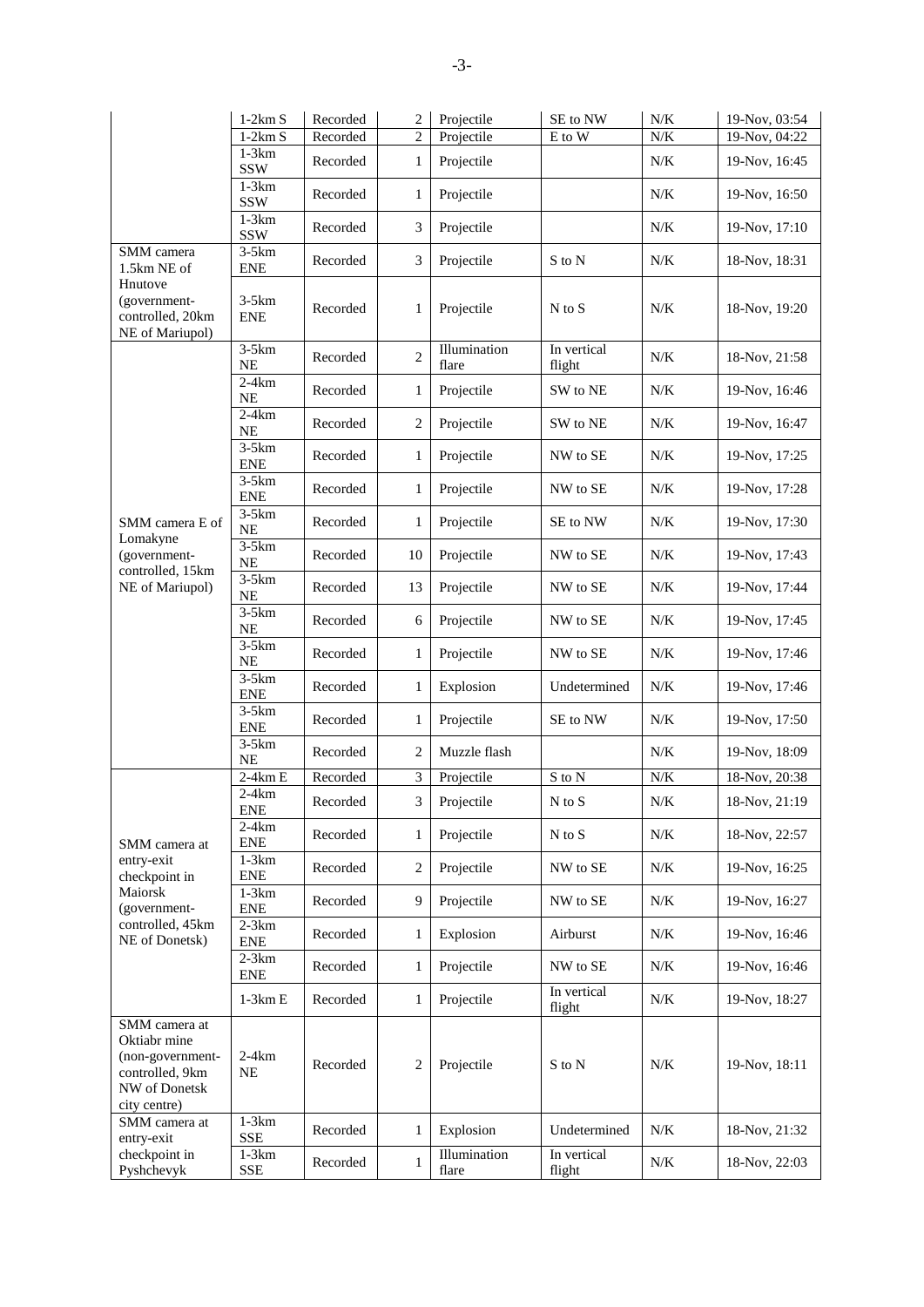| (government-<br>controlled, 25km                                                      | $1-3km$<br><b>SSE</b>                | Recorded | $\mathbf{1}$   | Projectile   | W to E                                           | N/K                         | 18-Nov, 23:07           |
|---------------------------------------------------------------------------------------|--------------------------------------|----------|----------------|--------------|--------------------------------------------------|-----------------------------|-------------------------|
| NE of Mariupol)                                                                       | $1-3km$<br><b>SSE</b>                | Recorded | 1              | Projectile   | E to W                                           | N/K                         | 19-Nov, 00:55           |
|                                                                                       | $1-3km$<br><b>SSE</b>                | Recorded | $\mathbf{1}$   | Projectile   | E to W                                           | N/K                         | 19-Nov, 01:31           |
|                                                                                       | $3-5km$<br><b>SSE</b>                | Recorded | $\mathbf{1}$   | Explosion    | Undetermined                                     | N/K                         | 19-Nov, 17:37           |
|                                                                                       | $2-4km$<br><b>SSE</b>                | Recorded | 4              | Projectile   | E to W                                           | $N\!/\!K$                   | 19-Nov, 17:59           |
| SMM camera in<br>Svitlodarsk<br>(government-<br>controlled, 57km<br>NE of Donetsk)    | $2-4km E$                            | Recorded | $\mathbf{1}$   | Projectile   | $N$ to $S$ (de-<br>conflicted)                   | N/K                         | 18-Nov, 21:11           |
| 2.4km NW of<br>Debaltseve (non-<br>government-<br>controlled, 58km<br>NE of Donetsk)  | $2-3km$<br><b>NNW</b>                | Heard    | 2              | Explosion    | Undetermined                                     | N/K                         | 19-Nov, 13:37           |
| 800m S of<br>Novohryhorivka<br>(non-government-<br>controlled, 61km<br>NE of Donetsk) | $3-4km$ W                            | Heard    | 8              | <b>Burst</b> |                                                  | <b>HMG</b>                  | 19-Nov, 14:20           |
| Central railway                                                                       | $2-3km N$                            | Heard    | $\overline{c}$ | Explosion    | Undetermined                                     | N/K                         | 19-Nov, 09:58           |
| station in Donetsk<br>(non-government-                                                | $3-4km$<br><b>ENE</b>                | Heard    | 2              | Explosion    | Undetermined                                     | N/K                         | 19-Nov, 10:04           |
| controlled, 6km                                                                       | $2-3km N$                            | Heard    | $\overline{c}$ | Explosion    | Undetermined                                     | $N\!/\!K$                   | 19-Nov, 10:06           |
| NW of Donetsk<br>city centre)                                                         | $5-6km$<br><b>ENE</b>                | Heard    | 6              | Explosion    | Undetermined                                     | N/K                         | 19-Nov, 10:07           |
| 2.2km N of<br>Petrivske (non-                                                         | $2-3km$<br><b>SSE</b>                | Heard    | 3              | Burst        | Assessed<br>outside the<br>disengagement<br>area | <b>HMG</b>                  | 19-Nov, 09:23           |
| government-<br>controlled, 41km<br>S of Donetsk)                                      | $2-3km$<br>SSE                       | Heard    | $\overline{2}$ | <b>Burst</b> | Assessed<br>outside the<br>disengagement<br>area | Small<br>arms               | 19-Nov, 09:35           |
|                                                                                       | $1-2km$<br>$\ensuremath{\text{NNE}}$ | Heard    | 9              | <b>Burst</b> |                                                  | <b>HMG</b>                  | 19-Nov, 09:43           |
| 1.1km NW of<br>railway station in                                                     | $1-2km$<br><b>NNE</b>                | Heard    | $\mathbf{1}$   | Explosion    | Undetermined                                     | N/K                         | 19-Nov, 09:43           |
| Yasynuvata (non-<br>government-                                                       | $1-2km$<br><b>NNE</b>                | Heard    | 2              | Burst        |                                                  | <b>HMG</b>                  | 19-Nov, 09:48           |
| controlled, 16km                                                                      | $1-2km$ SE                           | Heard    | $\overline{2}$ | Explosion    | Undetermined                                     | $N/K$                       | 19-Nov, 10:02           |
| NE of Donetsk)                                                                        | $2-4km$<br><b>NNE</b>                | Heard    | $\mathbf{1}$   | Explosion    | Undetermined                                     | $N\!/\!K$                   | 19-Nov, 12:18           |
| 2.5km SSE of<br>Lomakyne<br>(government-<br>controlled, 15km<br>NE of Mariupol)       | 2km E                                | Heard    | 3              | Explosion    | Undetermined                                     | N/K                         | 19-Nov, 09:33-<br>09:36 |
| 2km SE of<br>Lebedynske<br>(government-                                               | $N/K$ NE                             | Heard    | $\overline{4}$ | Explosion    | Undetermined                                     | Mortar<br>(type<br>$N/K$ )  | 19-Nov, 09:32-<br>10:00 |
| controlled, 16km<br>NE of Mariupol)                                                   | N/K NNE                              | Heard    | 2              | Explosion    | Undetermined                                     | Mortar<br>(type)<br>$N/K$ ) | 19-Nov, 09:32-<br>10:00 |
|                                                                                       | N/K E                                | Heard    | $\mathbf{1}$   | Explosion    | Undetermined                                     | $N\!/\!K$                   | 19-Nov, 10:31           |
| 1km SW of                                                                             | ${\rm N/K}$ ENE                      | Heard    | 2              | Explosion    | Undetermined                                     | $N\!/\!K$                   | 19-Nov, 10:50           |
| Lebedynske<br>(government-<br>controlled, 16km                                        | 3km ENE                              | Saw      | 1              | Explosion    | Airburst                                         | Mortar<br>(type)<br>$N/K$ ) | 19-Nov, 10:55           |
| NE of Mariupol                                                                        | N/K ENE                              | Heard    | 19             | Explosion    | Undetermined                                     | N/K                         | 19-Nov, 10:59-<br>11:02 |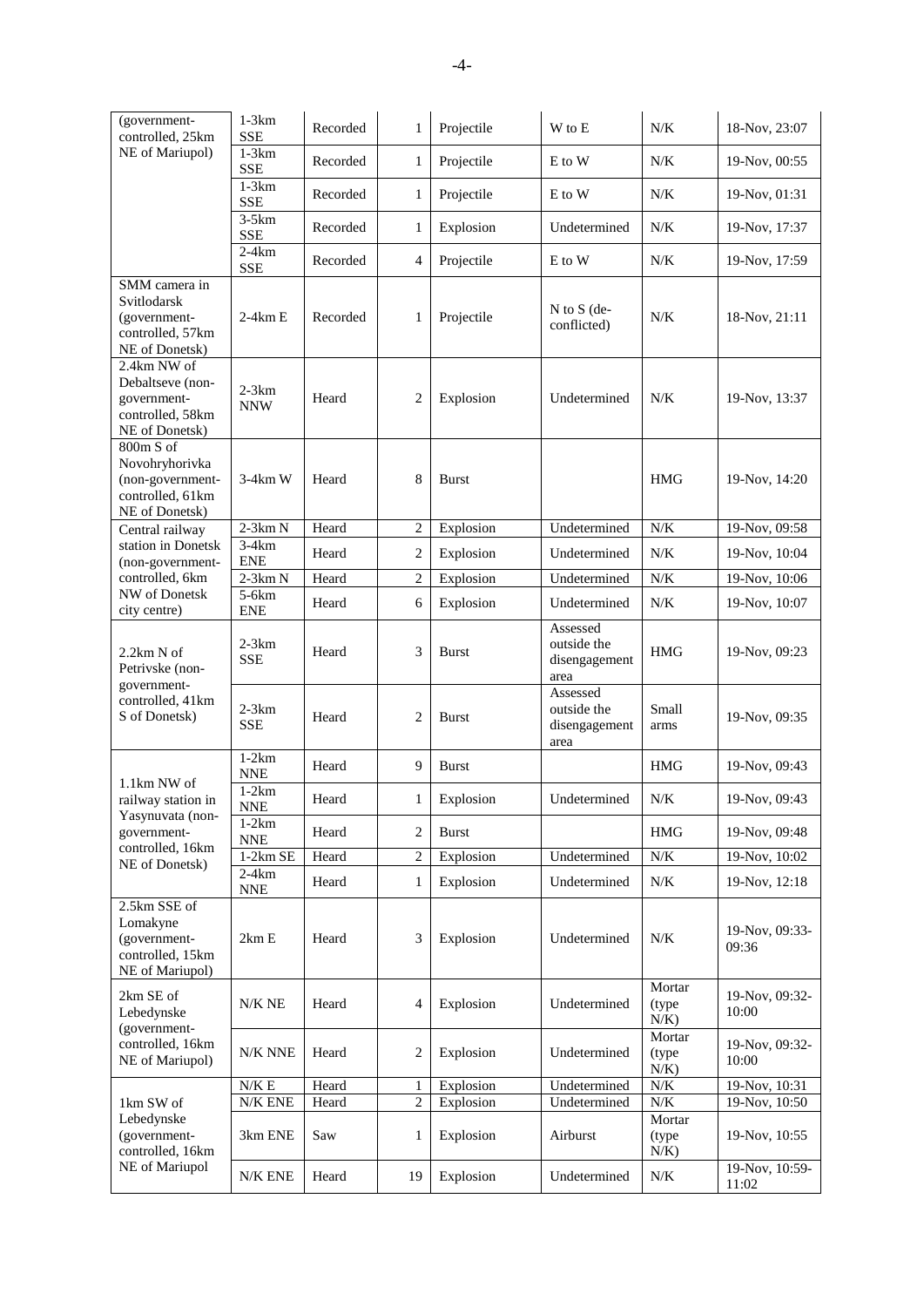| 2km SW of entry-<br>exit checkpoint in<br>Pyshchevyk<br>(government-<br>controlled, 25km<br>NE of Mariupol) | 2km E                   | Heard | 5              | Explosion    | Undetermined               | N/K           | 19-Nov, 10:38-<br>10:41 |
|-------------------------------------------------------------------------------------------------------------|-------------------------|-------|----------------|--------------|----------------------------|---------------|-------------------------|
|                                                                                                             | 2km SE                  | Heard | 1              | Explosion    | Undetermined               | N/K           | 19-Nov, 10:55           |
| 1km NNW of<br>entry-exit                                                                                    | 2km SE                  | Heard | 3              | Explosion    | Undetermined               | N/K           | 19-Nov, 10:58-<br>11:02 |
| checkpoint in<br>Pyshchevyk                                                                                 | 2km SE                  | Heard | $\mathbf{1}$   | Burst        |                            | Small<br>arms | 19-Nov, 10:58-<br>11:02 |
| (government-<br>controlled, 25km                                                                            | 2km SE                  | Heard | 3              | Shot         |                            | Small<br>arms | 19-Nov, 10:58-<br>11:02 |
| NE of Mariupol)                                                                                             | $2-3km$ SE              | Heard | 3              | Explosion    | Undetermined               | N/K           | 19-Nov, 11:10-<br>11:13 |
| Sopyne<br>(government-<br>controlled, 16km<br>E of Mariupol)                                                | N/K NNE                 | Heard | 1              | Explosion    | Undetermined               | N/K           | 19-Nov, 11:05           |
|                                                                                                             | 5-8km SE                | Heard | 8              | Explosion    | Undetermined               | N/K           | 18-Nov, 19:20-<br>19:30 |
|                                                                                                             | $3-5km$ SE              | Heard | 13             | <b>Burst</b> |                            | <b>HMG</b>    | 18-Nov, 19:21-<br>19:30 |
|                                                                                                             | 3-5km SE                | Heard | $\mathbf{1}$   | <b>Burst</b> |                            | <b>HMG</b>    | 18-Nov, 19:53           |
|                                                                                                             | 4-5km SE                | Heard | 3              | <b>Burst</b> |                            | <b>HMG</b>    | 18-Nov, 20:08           |
|                                                                                                             | 4-6km E                 | Heard | $\overline{4}$ | <b>Burst</b> |                            | <b>HMG</b>    | 18-Nov, 21:19           |
|                                                                                                             | 4-6km SE                | Heard | 3              | <b>Burst</b> |                            | <b>HMG</b>    | 18-Nov, 21:22           |
|                                                                                                             | 6-8km SE                | Heard | 1              | Explosion    | Undetermined               | $N/K$         | 18-Nov, 21:24           |
|                                                                                                             | $4-6km E$               | Heard | 8              | <b>Burst</b> |                            | <b>HMG</b>    | 18-Nov, 21:29-<br>21:30 |
|                                                                                                             | $4-6km E$               | Heard | 9              | <b>Burst</b> |                            | <b>HMG</b>    | 18-Nov, 21:33-<br>21:34 |
|                                                                                                             | 6-8km SE                | Heard | 3              | Explosion    | Undetermined               | N/K           | 18-Nov, 21:41           |
|                                                                                                             | $6-8km E$               | Heard | $\mathbf{1}$   | Explosion    | Undetermined               | $N\!/\!K$     | 18-Nov, 21:43           |
|                                                                                                             | $6-8km E$               | Heard | $\mathbf{1}$   | Explosion    | Undetermined               | N/K           | 18-Nov, 21:52           |
|                                                                                                             | $4-6km S$               | Heard | $\mathbf{1}$   | <b>Burst</b> |                            | <b>HMG</b>    | 18-Nov, 22:35           |
|                                                                                                             | $4-6km E$               | Heard | $\mathbf{1}$   | <b>Burst</b> |                            | <b>HMG</b>    | 18-Nov, 22:45           |
|                                                                                                             | 4-6km SE                | Heard | $\overline{2}$ | <b>Burst</b> |                            | <b>HMG</b>    | 18-Nov, 22:51           |
|                                                                                                             | $4-6km E$               | Heard | $\overline{2}$ | <b>Burst</b> |                            | <b>HMG</b>    | 18-Nov, 23:04           |
|                                                                                                             | $\overline{4}$ -6 $kmE$ | Heard | $\mathbf{1}$   | <b>Burst</b> |                            | <b>HMG</b>    | 18-Nov, 23:09           |
| Svitlodarsk                                                                                                 | $4-6km E$               | Heard | $\overline{2}$ | <b>Burst</b> |                            | <b>HMG</b>    | 18-Nov, 23:11           |
| (government-                                                                                                | 4-6km E                 | Heard | $\overline{c}$ | <b>Burst</b> |                            | <b>HMG</b>    | 18-Nov, 23:37           |
| controlled, 57km                                                                                            |                         |       | 4              |              |                            | <b>HMG</b>    | 18-Nov, 23:40           |
| NE of Donetsk)                                                                                              | 4-6km SE                | Heard |                | <b>Burst</b> |                            |               |                         |
|                                                                                                             | 4-6km SE                | Heard | $\overline{c}$ | <b>Burst</b> |                            | $\rm{HMG}$    | $18-Nov, 23:42$         |
|                                                                                                             | $6-8km S$               | Heard | $\mathbf{1}$   | Explosion    | Undetermined               | $N\!/\!K$     | $18-Nov, 23:43$         |
|                                                                                                             | 4-6km E                 | Heard | 3              | <b>Burst</b> |                            | <b>HMG</b>    | 18-Nov, 23:47           |
|                                                                                                             | $4-6km E$               | Heard | $\overline{c}$ | <b>Burst</b> |                            | $\rm{HMG}$    | $18-Nov, 23:55$         |
|                                                                                                             | 5-8km SE                | Heard | 1              | Explosion    | Undetermined               | $N/K$         | 19-Nov, 09:33           |
|                                                                                                             | 3-5km SE                | Heard | 4              | <b>Burst</b> |                            | <b>HMG</b>    | 19-Nov, 09:34           |
|                                                                                                             | $5-6km E$               | Heard | 3              | Explosion    | Undetermined               | N/K           | $19-Nov, 09:53$         |
|                                                                                                             | 3-5km SE                | Heard | 7              | <b>Burst</b> |                            | $\rm{HMG}$    | 19-Nov, 16:34-<br>16:40 |
|                                                                                                             | 4-6km SE                | Heard | 8              | Explosion    | Undetermined               | N/K           | 19-Nov, 16:47-<br>16:50 |
|                                                                                                             | $3-5km E$               | Heard | 20             | <b>Burst</b> |                            | <b>HMG</b>    | 19-Nov, 16:50-<br>16:53 |
|                                                                                                             | 3-5km SE                | Heard | 3              | Explosion    | Undetermined               | N/K           | 19-Nov, 16:56-<br>17:00 |
|                                                                                                             | 3-5km SE                | Heard |                | <b>Burst</b> | Uncountable<br>overlapping | <b>HMG</b>    | 19-Nov, 16:56-<br>17:00 |
|                                                                                                             | 3-5km SE                | Heard | 36             | <b>Burst</b> |                            | <b>HMG</b>    | 19-Nov, 17:02-<br>17:06 |
|                                                                                                             | 3-5km SE                | Heard | 1              | Explosion    | Undetermined               | $N\!/\!K$     | 19-Nov, 17:04           |
|                                                                                                             | 3-5km SE                | Heard | 20             | Shot         |                            | Small<br>arms | 19-Nov, 17:12-<br>17:14 |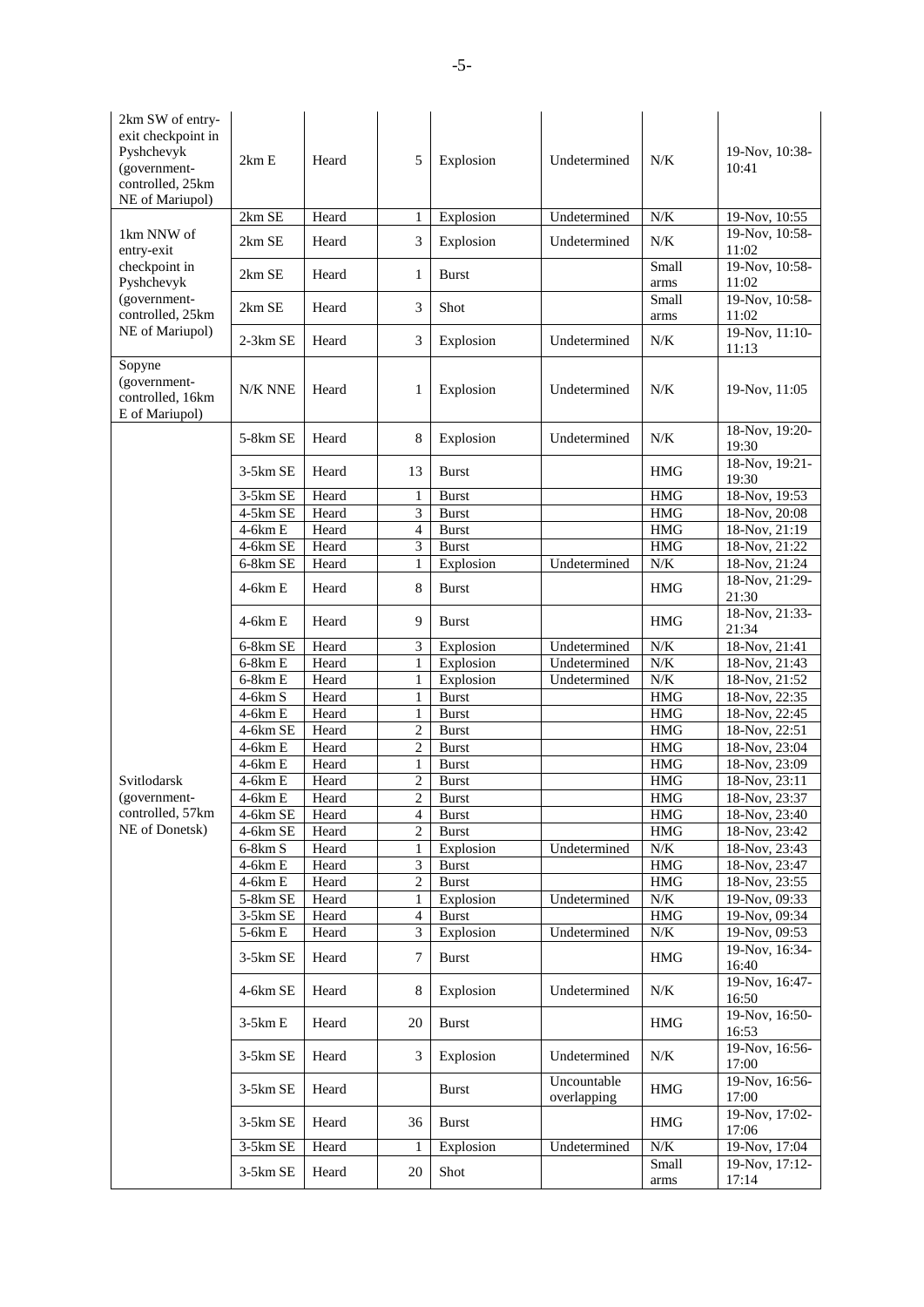|                                                             | $4-6km$<br><b>ESE</b> | Heard    | 5              | <b>Burst</b> |                                                                     | <b>HMG</b>    | 19-Nov, 17:43           |
|-------------------------------------------------------------|-----------------------|----------|----------------|--------------|---------------------------------------------------------------------|---------------|-------------------------|
|                                                             | $4-6km$<br><b>ENE</b> | Heard    | 3              | Burst        |                                                                     | <b>HMG</b>    | 19-Nov, 17:46           |
|                                                             | $4-6km E$             | Heard    | 8              | <b>Burst</b> |                                                                     | <b>HMG</b>    | 19-Nov, 18:16-<br>18:21 |
|                                                             | $3-5km$<br><b>SSW</b> | Heard    | 55             | <b>Burst</b> |                                                                     | Small<br>arms | 18-Nov, 18:47-<br>18:55 |
| Horlivka (non-<br>government-                               | $3-5km$<br><b>SSW</b> | Heard    | 14             | Shot         |                                                                     | Small<br>arms | 18-Nov, 18:50-<br>18:53 |
| controlled, 39km<br>NE of Donetsk)                          | $3-5km$<br><b>SSW</b> | Heard    | 3              | <b>Burst</b> |                                                                     | <b>HMG</b>    | 18-Nov, 23:33           |
|                                                             | $3-5km$ W             | Heard    | 6              | <b>Burst</b> |                                                                     | Small<br>arms | 19-Nov, 06:25           |
|                                                             | 3kmE                  | Heard    | 5              | <b>Burst</b> |                                                                     | <b>HMG</b>    | 19-Nov, 09:40           |
|                                                             | $5-6km$<br><b>SSW</b> | Heard    | 2              | Explosion    | Undetermined                                                        | N/K           | 19-Nov, 11:44           |
|                                                             | 5-6km<br><b>SSW</b>   | Heard    | 1              | Explosion    | Undetermined                                                        | N/K           | 19-Nov, 11:57           |
| E edge of<br>Kamianka                                       | $5-6km$<br><b>SSW</b> | Heard    | 1              | Explosion    | Undetermined                                                        | N/K           | 19-Nov, 11:58           |
| (government-<br>controlled, 20km                            | 5-6km<br><b>SSW</b>   | Heard    | $\mathbf{1}$   | Explosion    | Undetermined                                                        | N/K           | 19-Nov, 12:01           |
| N of Donetsk)                                               | 5-6km<br>SSW          | Heard    | 2              | Explosion    | Undetermined                                                        | N/K           | 19-Nov, 12:08           |
|                                                             | $5-6km$<br><b>SSW</b> | Heard    | 3              | Explosion    | Undetermined                                                        | N/K           | 19-Nov, 13:19           |
|                                                             | $3-4km$<br><b>SSE</b> | Heard    | 1              | Explosion    | Undetermined                                                        | N/K           | 19-Nov, 13:56           |
| SMM camera in                                               | $2-5km$<br><b>ESE</b> | Recorded | 2              | Projectile   | SSW to NNE<br>(assessed as<br>outside the<br>disengagement<br>area) | N/K           | 18-Nov, 18:39           |
|                                                             | $2-4km$<br><b>ESE</b> | Recorded | $\mathbf{1}$   | Projectile   | NNW to SSE<br>(assessed as<br>outside the<br>disengagement<br>area) | N/K           | 18-Nov, 23:17           |
|                                                             | 2-4km<br><b>ESE</b>   | Recorded | $\overline{c}$ | Projectile   | SSE to NNW<br>(assessed as<br>outside the<br>disengagement<br>area) | N/K           | 18-Nov, 23:17           |
| Zolote<br>(government-<br>controlled, 60km<br>W of Luhansk) | $2-4km$<br><b>ENE</b> | Recorded | $\mathbf{1}$   | Muzzle flash | Assessed as<br>outside the<br>disengagement<br>area                 | $N\!/\!K$     | 19-Nov, 17:08           |
|                                                             | $2-4km$<br><b>ENE</b> | Recorded | $\mathbf{1}$   | Projectile   | $N$ to $S$<br>(assessed as<br>outside the<br>disengagement<br>area) | N/K           | 19-Nov, 17:08           |
|                                                             | $2-4km$<br><b>ENE</b> | Recorded | 1              | Muzzle flash | Assessed as<br>outside the<br>disengagement<br>area                 | N/K           | 19-Nov, 17:36           |
|                                                             | $2-4km$<br><b>ENE</b> | Recorded | $\mathbf{1}$   | Projectile   | $N$ to $S$<br>(assessed as<br>outside the<br>disengagement<br>area) | N/K           | 19-Nov, 17:36           |
| E edge of<br>Stanytsia<br>Luhanska<br>(government-          | $3-5km S$             | Heard    | 3              | Shot         | Assessed as<br>outside the<br>disengagement<br>area                 | Small<br>arms | 18-Nov, 19:10-<br>19:34 |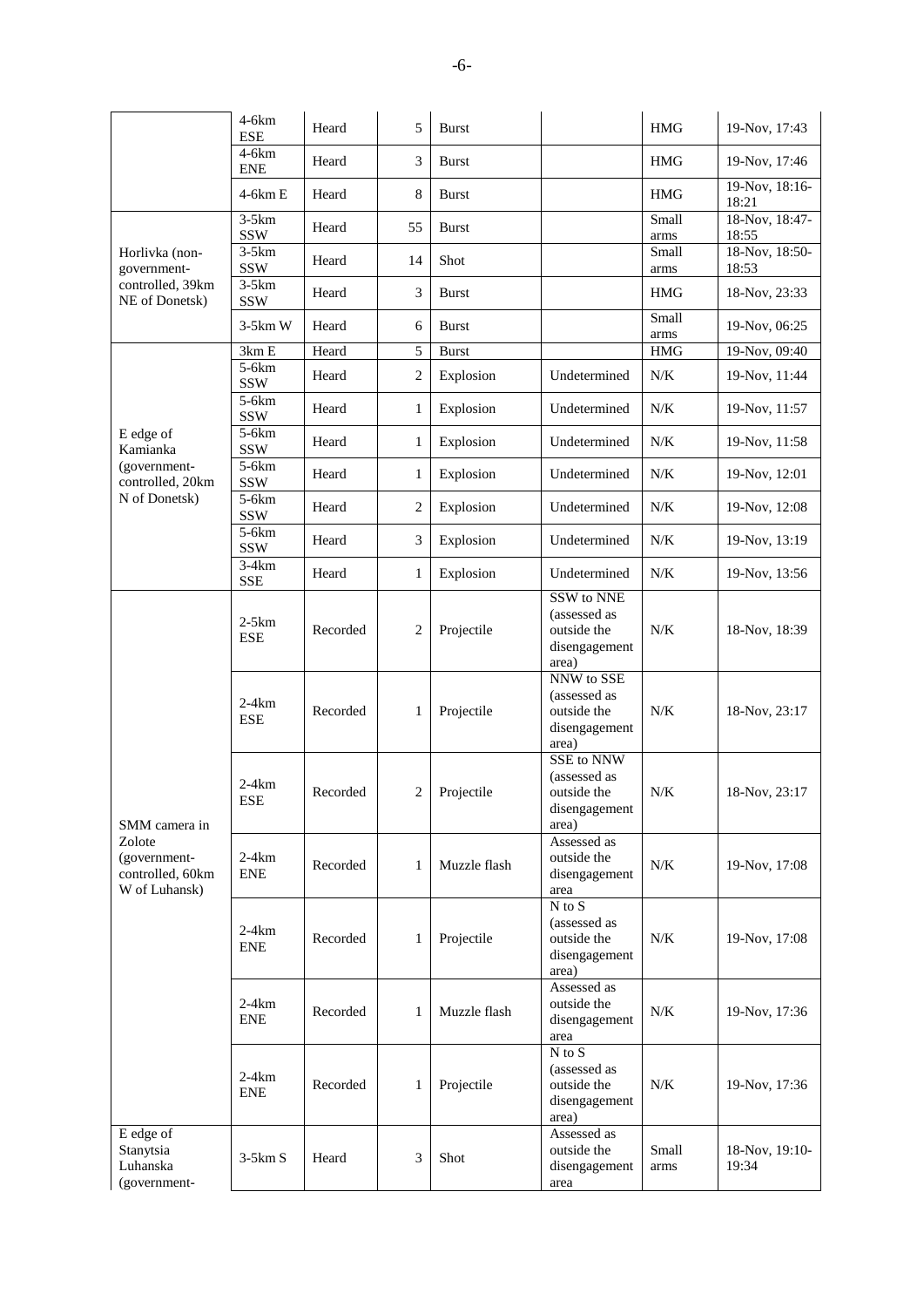| controlled, 16km<br>NE of Luhansk)                                               |                       |          |                |              |                                                                       |                             |                                  |
|----------------------------------------------------------------------------------|-----------------------|----------|----------------|--------------|-----------------------------------------------------------------------|-----------------------------|----------------------------------|
|                                                                                  | $6-12km$              | Heard    | 66             | Explosion    | Undetermined                                                          | N/K                         | 18-Nov, 18:58-                   |
| Kadiivka<br>(formerly<br>Stakhanov, non-                                         | N<br>13-15km<br>N     | Heard    | 77             | <b>Burst</b> |                                                                       | <b>HMG</b>                  | 20:51<br>18-Nov, 18:58-<br>20:51 |
| government-<br>controlled, 50km                                                  | $10-12km$<br>N        | Heard    | 21             | Explosion    | Undetermined                                                          | N/K                         | 18-Nov, 21:20-<br>21:49          |
| W of Luhansk)                                                                    | 13-15km<br>N          | Heard    | 64             | <b>Burst</b> |                                                                       | <b>HMG</b>                  | 18-Nov, 21:20-<br>21:49          |
| SMM camera on<br>N edge of                                                       | $2-4km$<br><b>ESE</b> | Recorded | 1              | Projectile   | In vertical<br>flight                                                 | N/K                         | 18-Nov, 23:16                    |
| Popasna<br>(government-                                                          | 4-6km E               | Recorded | $\overline{2}$ | Explosion    | Airburst                                                              | N/K                         | 19-Nov, 17:09                    |
| controlled, 69km<br>W of Luhansk)                                                | $6-8km E$             | Recorded | 1              | Explosion    | Undetermined                                                          | N/K                         | 19-Nov, 17:37                    |
| SMM camera in<br>Kriakivka<br>(government-<br>controlled, 38km<br>NW of Luhansk) | 2-5km<br><b>SSW</b>   | Recorded | $\overline{2}$ | Explosion    | Undetermined                                                          | N/K                         | 19-Nov, 04:06                    |
| NE edge of<br>Holubivka                                                          | $5-7km$<br><b>NNE</b> | Heard    | 24             | Explosion    | Undetermined                                                          | N/K                         | 19-Nov, 08:58-<br>09:10          |
| (formerly<br>Kirovsk, non-<br>government-<br>controlled, 51km<br>W of Luhansk)   | $5-7km$<br><b>NNE</b> | Heard    | 34             | <b>Burst</b> |                                                                       | <b>HMG</b>                  | 19-Nov, 08:58-<br>09:10          |
|                                                                                  | $4-5km E$             | Heard    | 82             | Burst        |                                                                       | <b>HMG</b>                  | 19-Nov, 09:20-<br>09:30          |
| 1.5km SW of                                                                      | $4-5km E$             | Heard    | 31             | Burst        |                                                                       | Cannon<br>(30mm)            | 19-Nov, 09:20-<br>09:30          |
| Molodizhne (non-<br>government-                                                  | $4-5km E$             | Heard    | 11             | Shot         |                                                                       | Small<br>arms               | 19-Nov, 09:20-<br>09:30          |
| controlled, 63km<br>NW of Luhansk)                                               | 3-4km SE              | Heard    | 40             | Explosion    | Undetermined                                                          | Mortar<br>(type)<br>$N/K$ ) | 19-Nov, 09:20-<br>09:50          |
|                                                                                  | $3-4km$ SE            | Heard    | 1              | Burst        |                                                                       | Cannon<br>(30mm)            | 19-Nov, 09:20-<br>09:50          |
| Holubivske (non-                                                                 | $3-5km$<br><b>NNE</b> | Heard    | 12             | Explosion    | Undetermined                                                          | N/K                         | 19-Nov, 09:50-<br>10:05          |
| government-<br>controlled, 51km                                                  | $3-5km$<br><b>NNE</b> | Heard    | 18             | Burst        |                                                                       | <b>HMG</b>                  | 19-Nov, 09:50-<br>10:05          |
| W of Luhansk)                                                                    | $3-5km$<br><b>NNE</b> | Heard    | 4              | Burst        |                                                                       | Cannon<br>(30mm)            | 19-Nov, 09:50-<br>10:05          |
| 1.5km S of<br>Muratove<br>(government-<br>controlled, 51km<br>NW of Luhansk)     | $1-2km S$             | Heard    | 55             | <b>Burst</b> |                                                                       | <b>HMG</b>                  | 19-Nov, 09:56-<br>10:10          |
| NW edge of                                                                       | $4-5km$<br>SSW        | Heard    | 5              | Explosion    | Undetermined                                                          | N/K                         | 19-Nov, 10:00-<br>10:15          |
| Irmino (non-<br>government-<br>controlled, 54km                                  | $4-5km$<br>SSW        | Heard    | 1              | <b>Burst</b> |                                                                       | Cannon<br>(30mm)            | 19-Nov, 10:00-<br>10:15          |
| W of Luhansk)                                                                    | $3-4km$<br><b>NNE</b> | Heard    | 1              | Explosion    | Undetermined                                                          | N/K                         | 19-Nov, 10:23                    |
| W edge of Artema<br>(government-                                                 | $6-8km$<br><b>WSW</b> | Heard    | $\overline{2}$ | Explosion    | Undetermined                                                          | N/K                         | 19-Nov, 10:25                    |
| controlled, 26km<br>N of Luhansk)                                                | $6-8km$<br><b>WSW</b> | Heard    | 5              | Explosion    | Undetermined                                                          | N/K                         | 19-Nov, 10:41-<br>10:44          |
| Zolote-2/Karbonit<br>(government-<br>controlled, 62km<br>W of Luhansk)           | 5km E                 | Heard    | 1              | Explosion    | Undetermined<br>(assessed as<br>outside the<br>disengagement<br>area) | N/K                         | 19-Nov, 10:15                    |
|                                                                                  | 5km SW                | Heard    | 1              | Explosion    | Undetermined                                                          | $N\!/\!K$                   | 19-Nov, 11:15-                   |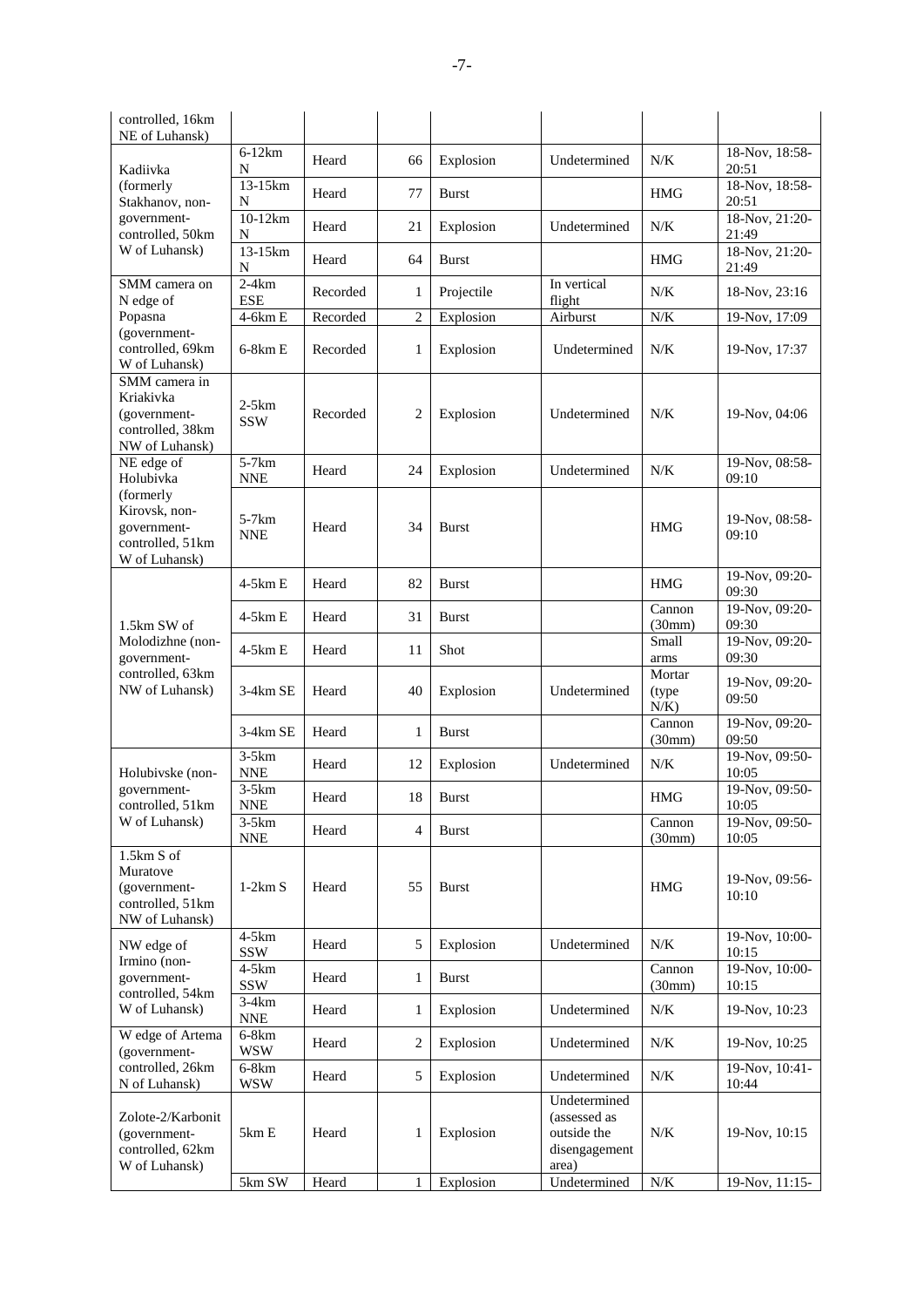|                                                                                 |                       |       |    |              | (assessed as<br>outside the<br>disengagement<br>area) |            | 11:30                   |
|---------------------------------------------------------------------------------|-----------------------|-------|----|--------------|-------------------------------------------------------|------------|-------------------------|
| Khrystove (non-<br>government-<br>controlled, 18km<br>N of Luhansk)             | $10-15km$<br>W        | Heard | 11 | Explosion    | Undetermined                                          | N/K        | 19-Nov, 11:42-<br>11:45 |
| N edge of<br>Trokhizbenka<br>(government-<br>controlled, 32km<br>NW of Luhansk) | $5-6km$<br><b>SSW</b> | Heard | 7  | <b>Burst</b> |                                                       | <b>HMG</b> | 19-Nov, 12:07-<br>12:18 |
| NE edge of<br>Shchastia<br>(government-<br>controlled, 20km<br>N of Luhansk)    | $2-3km$ SE            | Heard |    | <b>Burst</b> |                                                       | <b>HMG</b> | 19-Nov, 13:20           |